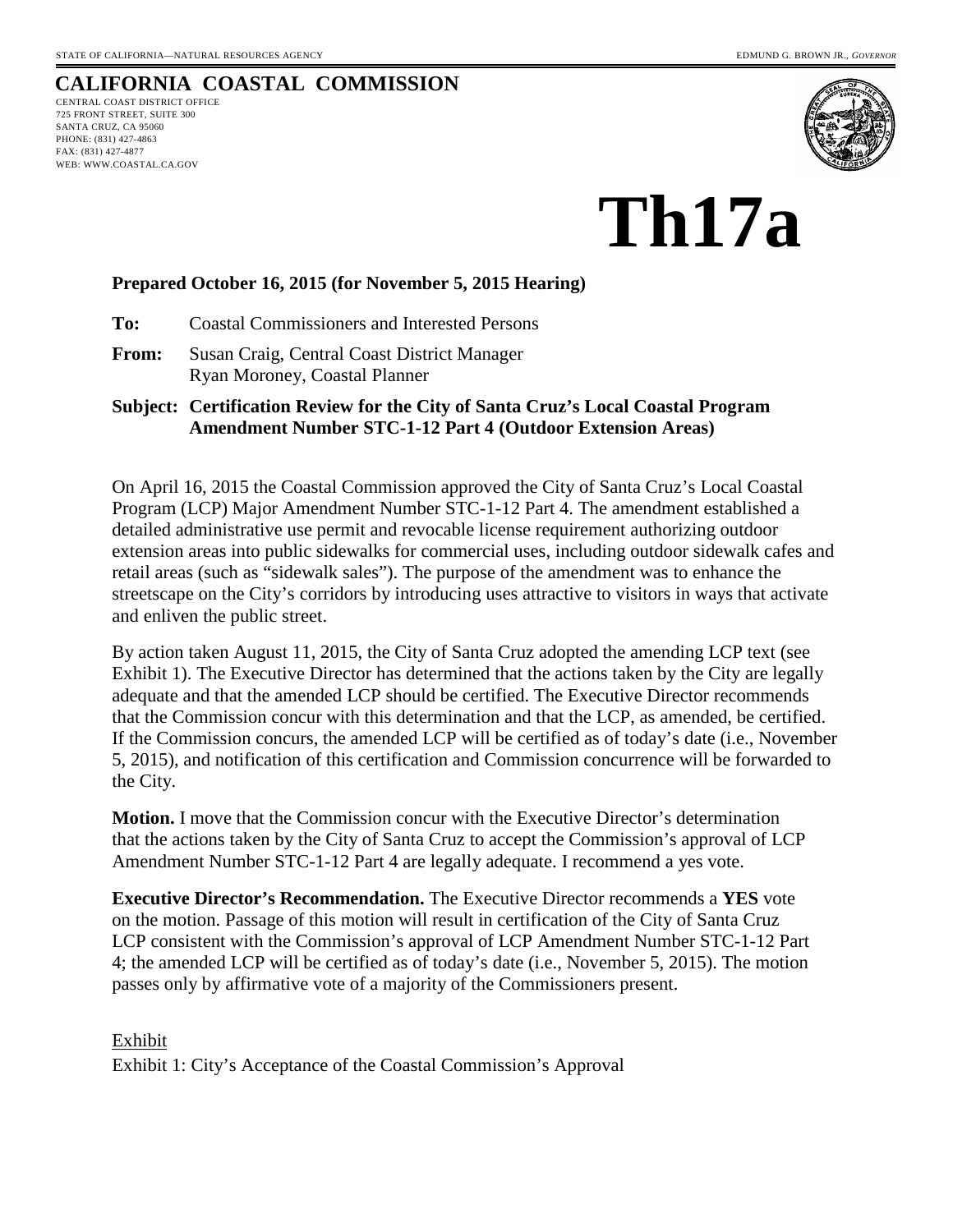### RESOLUTION NO. NS·28,963

## RESOLUTION OF THE CITY COUNCIL OF THE CITY OF SANTA CRUZ AUTHORIZING AND DIRECTING THE CITY MANAGER TO SUBMIT THE LOCAL COASTAL IMPLMENTATION AMENDMENT TO THE CALIFORNIA COASTAL COMM1SSION FOR FINAL CERTIFICATION

WHEREAS, on February 16, 2012, the Planning Commission directed staff to make minor changes to the Title 24 (Zoning Code) including changes to section 24. I 2.192 allowing for outdoor extension cafe and retail areas for commercial uses outside of the downtown; and

WHEREAS, the Planning Commission held a public hearing to review and consider the proposed zoning amendment on May 3, 2012 and recommended acceptance of the environmental determination and approval of the zoning code amendments to the City Council with minor changes; and

WHEREAS, consistent with CEQA and City Guidelines, the proposed code amendment were determined to be exempt from the California Environmental Quality Aetas it is certain that there is no possibility that the activity in question may have a significant effect on the environment per CEQA Section 15061(b)(3); and

WHEREAS, on May 22, 2012 the City Council adopted the proposed changes to the Zoning Ordinance to allow outdoor extension areas outside of the downtown; including the addition of Section 24.12.192 and authorized the City Manager to submit these changes to the California Coastal Commission as a Local Coastal Implementation Plan Amendment for Final Certification by the California Coastal Commission; and

WHEREAS, on April 16, 2015 the Coastal Commission approved the addition of Section 24.12.192 to the Zoning Ordinance as a Local Coastal Implementation Plan amendment with suggested modifications; and

WHEREAS, the City Council acknowledged receipt of the California Coastal Commission action on the City of Santa Cruz Local Coastal Program Amendment Number STC·l·12 Part 4 (Outdoor Extension Areas into Public Right-of-Way for Commercial Usc); and

WHEREAS, the City Council approves the California Coastal Commission suggested modifications to Zoning Ordinance Section 24.12.192 as a Local Coastal Implementation Plan Amendment and agrees to issue coastal development permits subject to the approved amendments; and

NOW, THEREFORE, BE IT RESOLVED that the City Council of the City of Santa Cruz hereby authorizes and directs the City Manager to submit the amendments to Title 24 (Zoning Code) Section 24.12.192 to the California Coastal Commission for final certification.

. I

Exhibit 1 STC-1-12 Part 4 1 of 8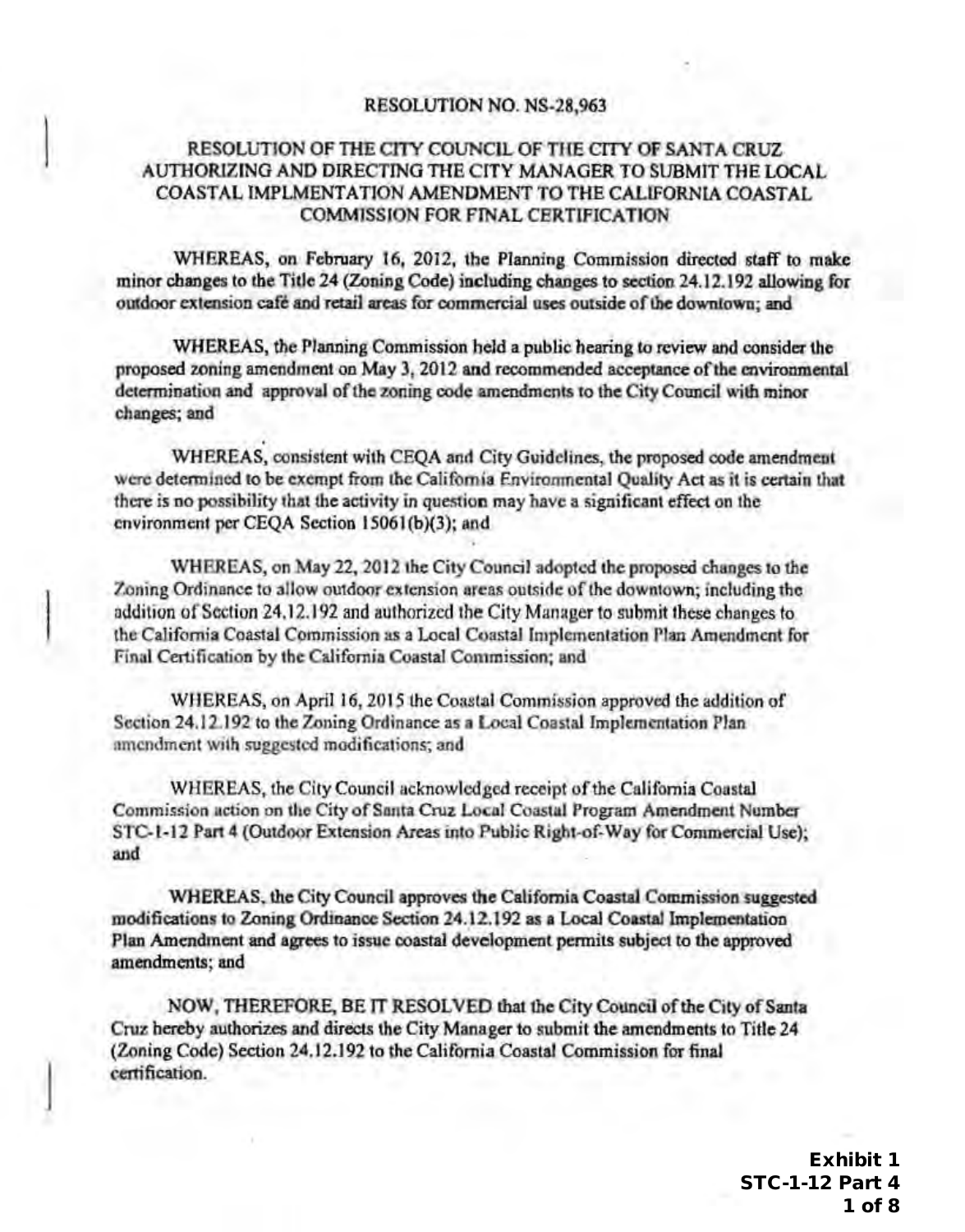RESOLUTION NO. NS-28,963

BE IT FURTHER RESOLVED, that amendments to the Local Coastal Implementation Plan will become effective upon final certification by the California Coastal Commission.

PASSED AND ADOPTED this 23<sup>rd</sup> day of June, 2015, by the following vote:

A YES: Councilmcmbers Chase, Terrazas, Comstock, Posner; Noroyan; Vice Mayor Mathews; Mayor Lane.

NOES: None.

ABSENT: None.

DISQUALIFIED: None.

APPROVED:

Mayor

ATTEST:

City Clerk Administrator

Exhibit 1 STC-1-12 Part 4 2 of 8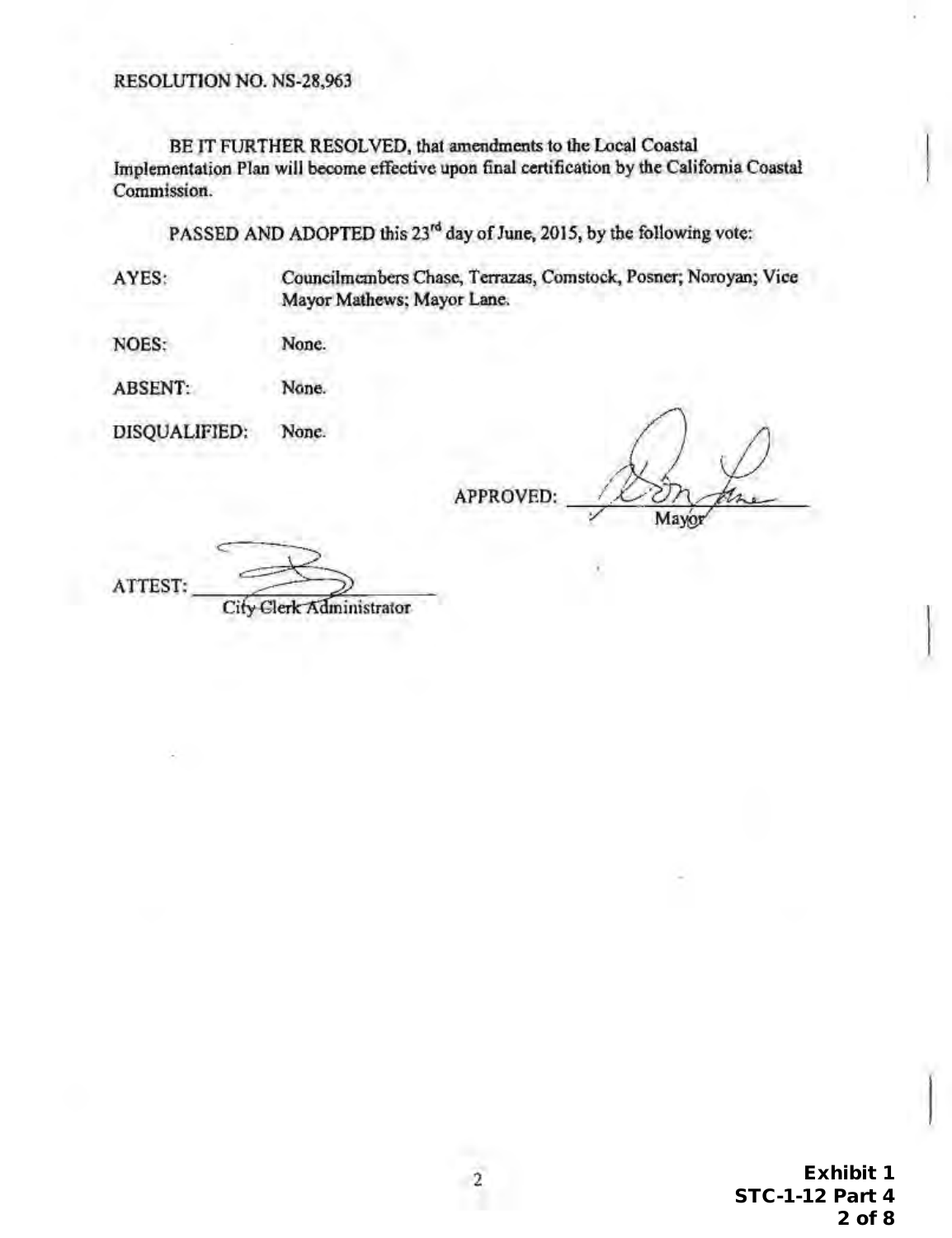### AN ORDINANCE OF THE CITY OF SANTA CRUZ AMENDING PORTIONS OF TITLE 24, INCLUDING CHANGES TO SECTION 24.12.190; AND ADDING NEW SECTION 24.12.192 TO THE SANTA CRUZ MUNICIPAL CODE AND TO THE LOCAL COASTAL IMPLEMENTATION PLAN

### Chapter 24.12 COMMUNITY DESIGN

- 24.12.100 Minimum building site.
- 24.12.110 Setback requirements modifications.
- 24.12.115 Special street setback requirements for designated streets.
- 24.12.120 Projections into required yard areas, setbacks and easements.
- 24.12.125 Landscaping requirement.
- 24.12.130 Extended storage or parking in yard areas.
- 24.12.140 Accessory buildings.
- 24.12.145 Food preparation facility (special purpose).
- 24.12.150 Height limits modifications.
- 24.12.160 Fencing and screening.
- 24.12.170 Overhead transmission lines.
- 24.12.180 Community housing project requirements.
- 24.12.190 Outdoor storage, display or sale of merchandise.
- 24.12.192 Outdoor Extension Areas
- 24.12.195 Live entertainment

#### Part 2: GENERAL SITE STANDARDS

#### 24.12.190 OUTDOOR STORAGE, DISPLAY OR SALE OF MERCHANDISE.

All merchandise storage, display or sales areas shall be wholly within a completely enclosed building or structure or shall be screened so as not to be visible from an adjacent public street or publicly operated parking lot; except that the area within a completely roofed street alcove or entryway may be utilized for merchandise display, provided that such merchandise is displayed inside the line of the building face and does not present a hazard to pedestrians or encroach on a required building exit.

1. Exceptions. The following outdoor sales and commercial activities shall not be subject to **Exhibit 1** the provisions of this section: STC-1-12 Part 4

3 of 8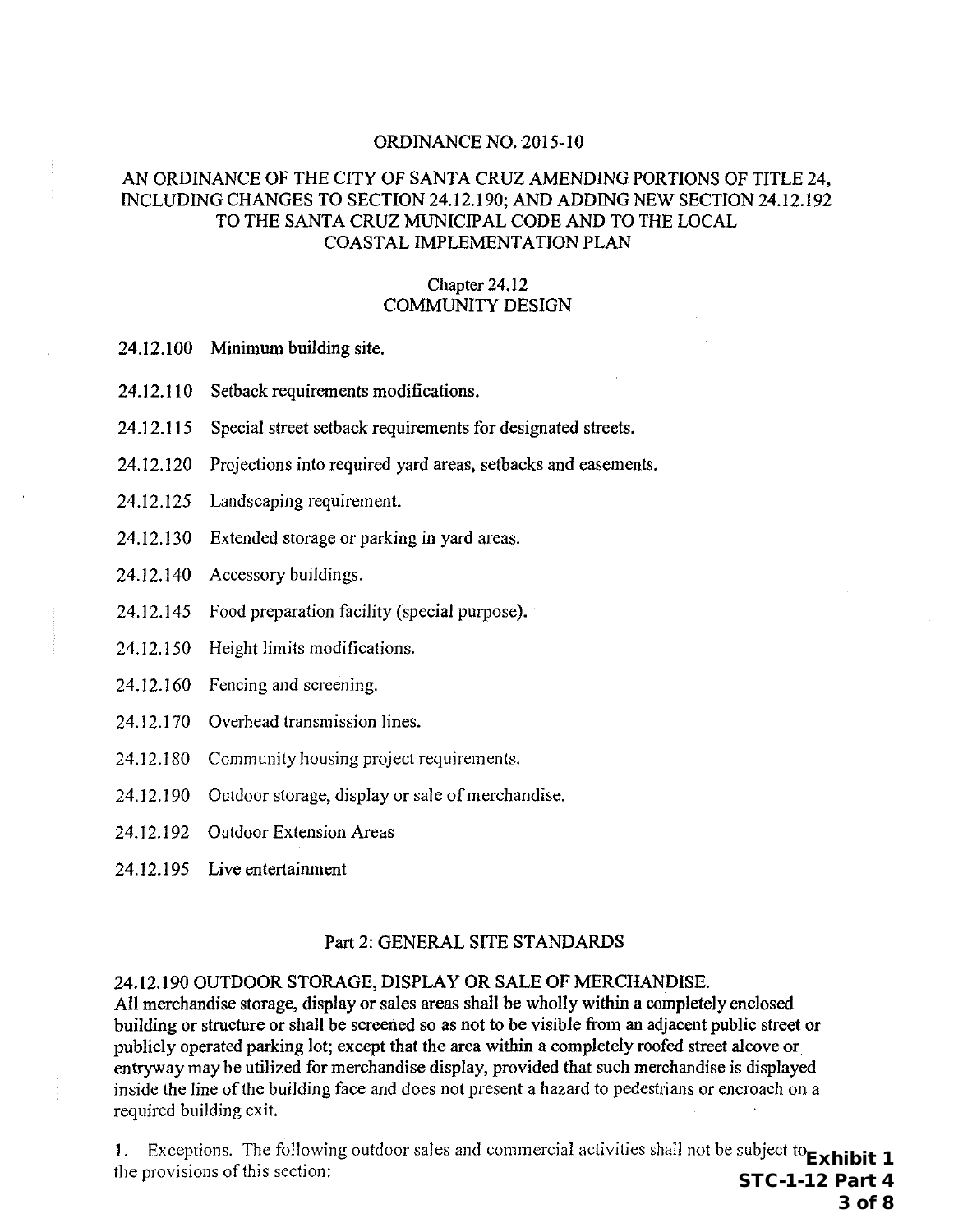- a. Automobiles, boat, trailer, camper, motorcycle, and motor-driven vehicle sales and rentals;
- b. Building material and supplies areas in the I-G District;
- c. Fish markets and beach, surfing, and fishing equipment in the C-B and OF-R- District;
- d. Fruit and vegetable stands;
- e. Horticultural nurseries;
- f. Vending machines, when located in service stations, motels and other drive-in businesses;
- g. Gasoline pumps, oil racks and accessory items when located on pump islands;
- h. Vending carts and stands;
- i. Activities similar to the above, as determined by the zoning administrator;
- j. Parking lot sales not to exceed three days during any six-month period;

k. Sidewalk sales, when sponsored by business or civic organizations, not to exceed three days during any six-month period;

1. Garage sales when conducted on residentially used property, for a period not to exceed three days during any six-month period;

m. Sidewalk cafes on private property, subject to approval of an administrative use permit;

n. Outdoor extension areas for commercial uses, including outdoor sidewalk cafes or retail areas on public property, subject to approval of an administrative use permit and a revocable license per Section 24.12.192;

o. Temporary circus or carnival activities, subject to approval of an administrative use penni!;

p. Cut flowers.

(Ord. 85-05 § I (part), 1985).

### 24.12.192 OUTDOOR EXTENSION AREAS.

The purpose of outdoor extension areas is to enhance streetscape on the city's corridors by introducing uses attractive to pedestrians into the pedestrian environment, configured and arranged in ways which activate and enliven the public street. These uses include outdoor eating areas, retail areas and landscaping. In this section the term "adjacent business" shall apply to the business using the extension area. If the siqewalk width allows it, the adjacent business may be separated from the extension area by the public walkway. This section is applicable citywide, except for areas within the Downtown Recovery Plan which are subject to Section 24.10.2340.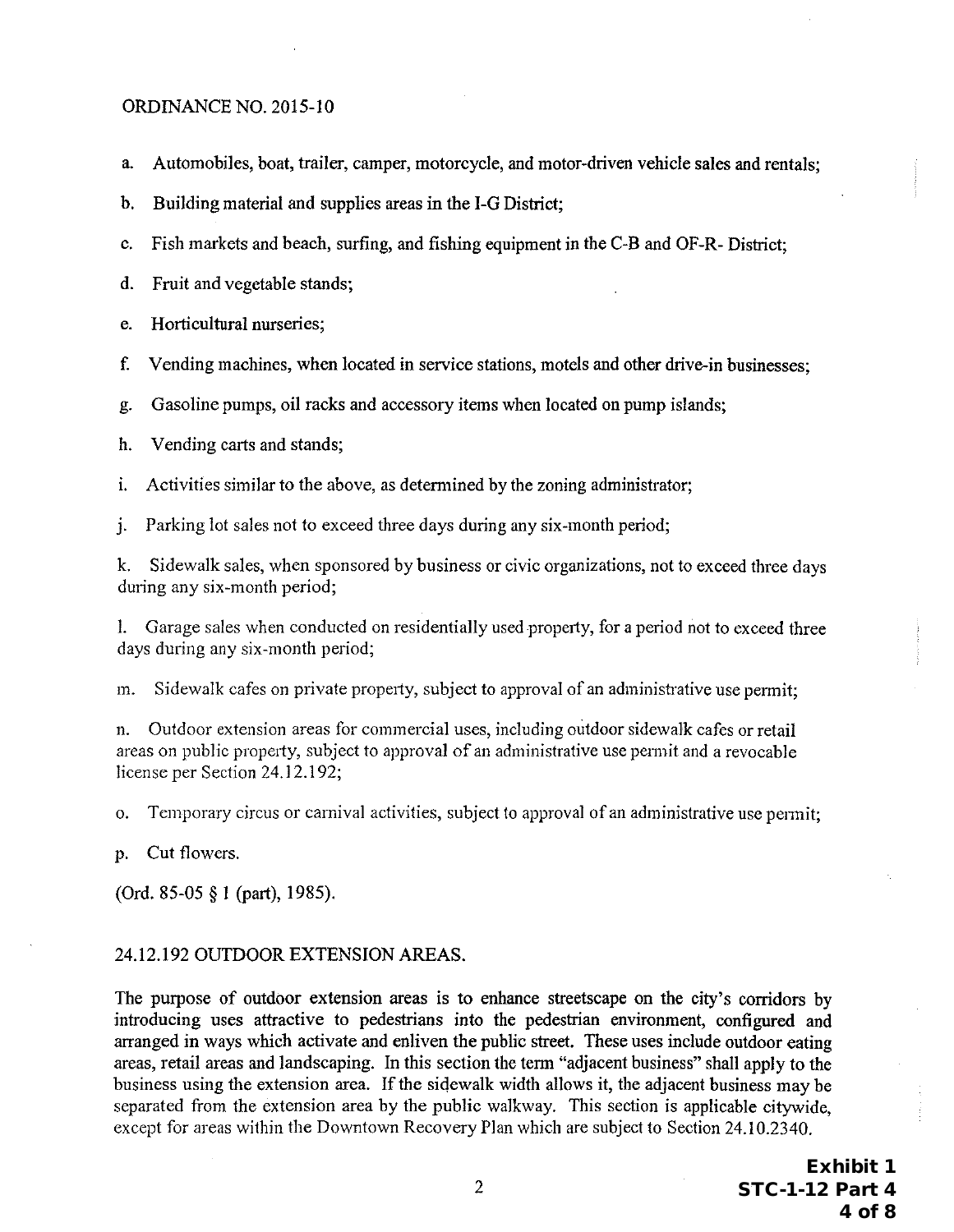1. Administrative Use Pennit and Revocable License. No person shall use an extension area unless an administrative use permit and revocable license are obtained pursuant to this part.

2. Outdoor Extension Area Application. Application for an outdoor extension area shall be made jointly by the property owner and the business operator of the business located on the property adjacent to the extension area, and shall be filed with the planning department on the appropriate application form, accompanied with the following information:

a. Name and address of the property owner and business operator. Both parties and/or their authorized representatives shall sign the application.

b. The expiration date of the business license of the business intending to operate the extension area.

c. A drawing showing the extension area in its relationship to the building, sidewalk and street, for the extension area and thirty feet along the sidewalk in either direction. The drawing shall show dimensions of the extension area, locating doorways and access points, show width of sidewalk (distance from curb to building face and property line), existing and projected pedestrian traffic movements, location of utilities that might affect or be affected by the application proposal, parking meters, bus stops, benches, trees, landscaping, trash receptacles and other street fumiture, or any other potential sidewalk obstruction. The drawing of the extension area shall show its intended use, any fumiture or display stands, fixtures, signs, canopies and other overhead appwienances, landscaping and planters, trash receptacles, and any other matter to be placed in the area.

- 3. Location and Design Requirements.
	- a. The extension area may extend no more than 10 feet from the property line into the public right of way, and in no cases shall an extension area result in an unobstructed walk way ofless than 6 feet.
	- b. The elevation of the extension area shall be the same as the public sidewalk, and shall meet ADA accessibility standards outlined below.
	- c. No permanent structures will be allowed within the public right-of-way, with the exception of ADA complying barriers.

d. If a separation between the cafe and the public walkway is desired this shall be achieved through low planters or fencing; the maximum height of such planters (including the planting) shall be no more than four feet in order to maintain the public view of the extension area. Wind block types of clear fencing can exceed four feet.

e. A canvas awning will be permitted to extend over the full depth of the cafe extension area; no columns or supporting poles will be permitted within the public right-of-way.

f. The use of removable umbrellas within sidewalk extension areas is also encouraged; provided, that seven feet of clearance is provided from the sidewalk.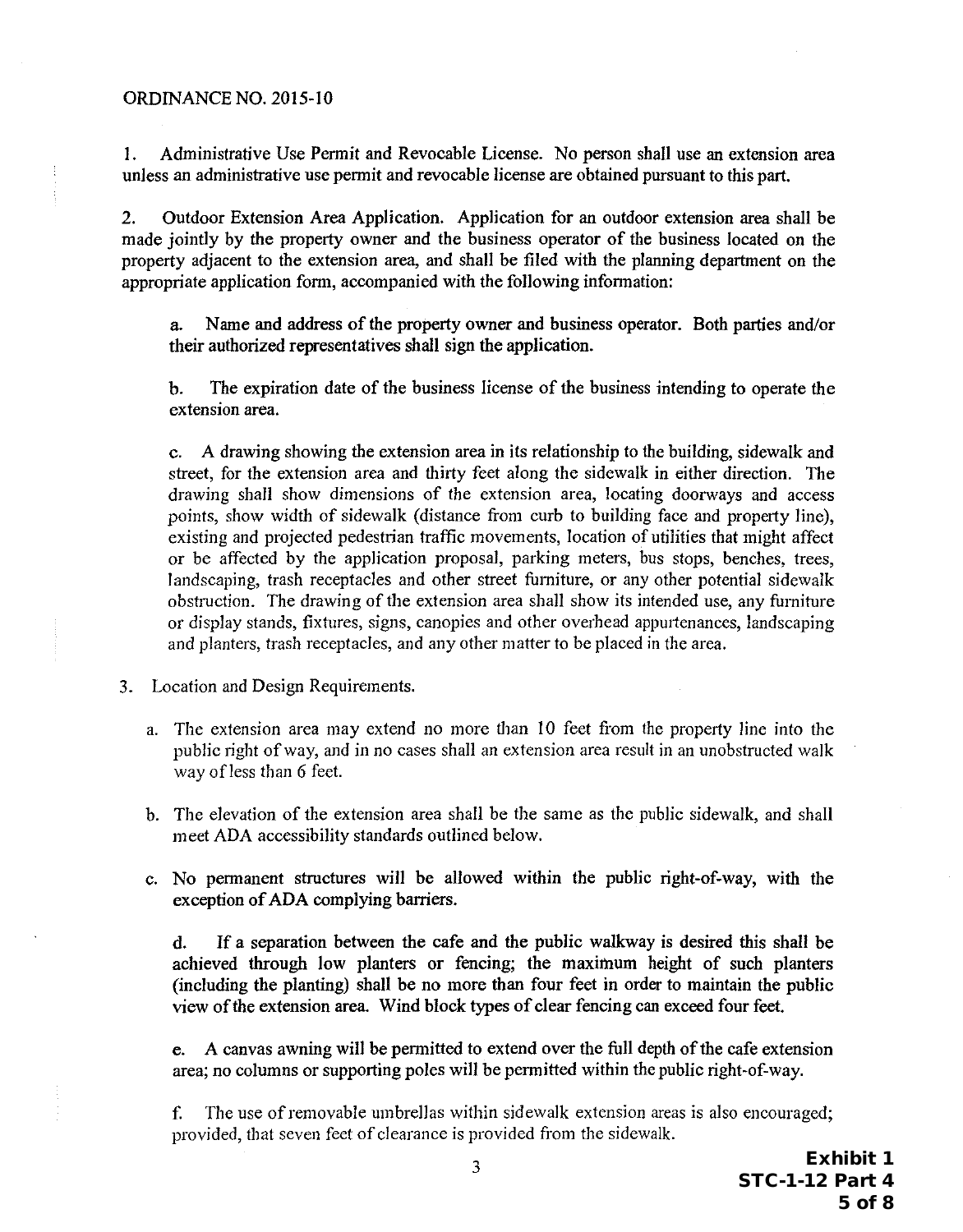g. Removable wind screens that are of a transparent material and that are an integral part of the planter may be permitted to extend the seasonal use of the cafe area. Such screens shall not exceed a height of six feet and shall be separated from the awning to provide for air movement.

h. Extension areas that include a "take-out" or service window shall submit a management plan that includes specifics on outdoor trash collection and disposal, security and customer queuing. The management plan will include designated staffing and will be 'designed to ensure that the site is kept clean, trash is managed, that the outdoor area is attractive and that customer queuing does not impede access to the sidewalk.

4. Conditions of Approval. The administrative use pennit and revocable license may be conditioned to achieve the purpose of this part. In addition to any other appropriate conditions, standard conditions shall include:

a. The approval for this use shall be issued to the operator of the adjacent business, and shall not be transferable.

b. The extension area shall be pennitted only in conjunction with the establishment which is operating in the adjacent building and to which the extension area is appurtenant.

c. The applicant shall notify the planning department and police department at least three working days in advance of the date work is to begin to establish the outdoor use.

d. The applicant shall take actions to assure that the use of the extension area in no way interferes with pedestrians or limits their free and unobstructed passage.

e. The extension area and all its contents shall at all times be maintained in a clean and attractive condition; all landscaping and planting shall be maintained in a presentable and healthy condition.

f. The extension area shall be operated in conformance with the hours specified in the approval.

g. The extension area shall be operated in conformance with any applicable city, county or state Jaws.

h. Use of the extension area is approved for an indefinite term, except as it may be limited as a condition of the approval, but shall be subject to termination at any time on thirty days' prior written notice upon a determination by the city that the public interest requires vacating the extension area, or as provided in Section  $24.10.2340(4)(g)$ .

> Exhibit 1 STC-1-12 Part 4 6 of 8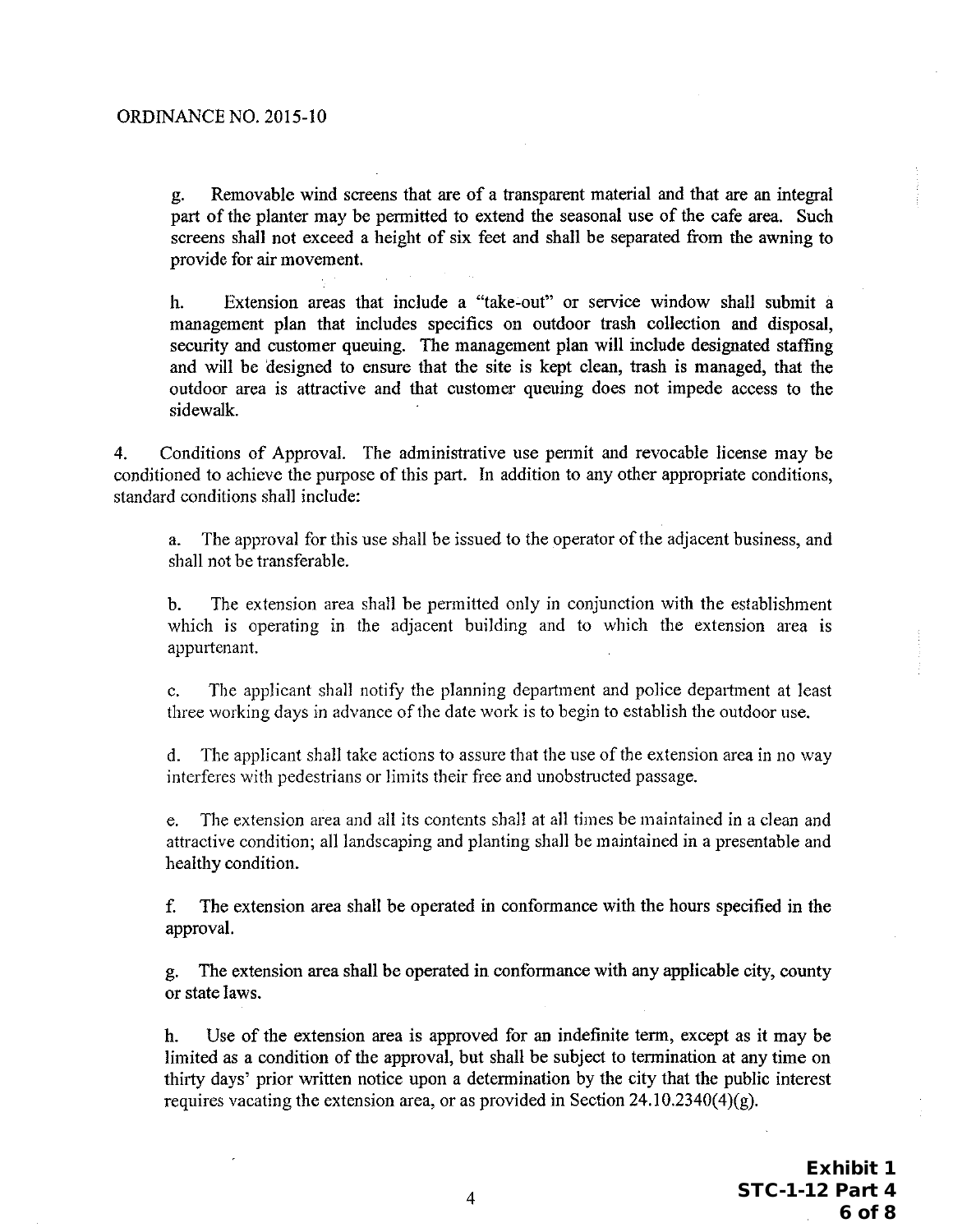i. The licensee shall meet the liability and insurance requirements of the city's risk manager. A certificate of insurance shall be furnished to the city prior to the use of an extension area.

5. Denial, Revocation or Suspension of License. The zoning administrator may deny, revoke, or suspend a license for use of an extension area if it is found:

a. That the provisions of this part or conditions of approval have been violated; or

b. Any necessary health permit has been suspended, revoked or canceled; or

c. The licensee does not meet the insurance requirements of the license; or

d. The city determines that the public interest requires vacating the extension area.

6. Denial, Revocation or Suspension of License. The zoning administrator may deny, revoke, or suspend a license for use of an extension area if it is found:

- a. That the provisions of this part or conditions of approval have been violated, or
- b. Any necessary health permit has been suspended, revoked or canceled, or

c. The licensee does not meet the insurance requirements of the license, or

d. The City determines that the public interest requires vacating the extension area.

PASSED FOR PUBLICATION this 23rd day of June, 2015, by the following vote:

- AYES: Councilmembers Chase, Terrazas, Comstock, Posner, Noroyan; Vice Mayor Mathews; Mayor Lane.
- NOES: None.

ABSENT: None.

ABSTAIN: None.

APPROVED:

ATTEST:

City Clerk Administrator

Exhibit 1 STC-1-12 Part 4 7 of 8